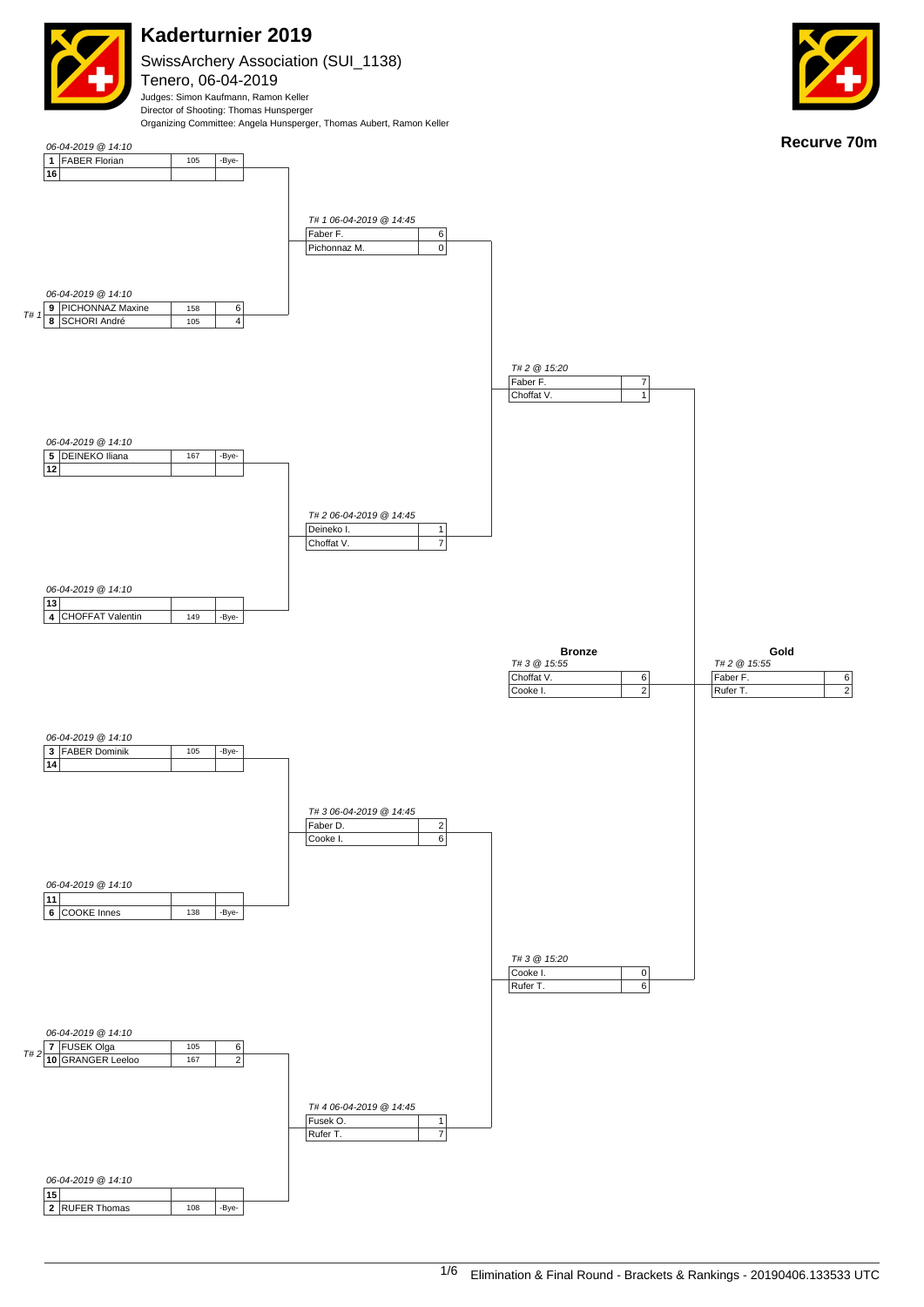SwissArchery Association (SUI\_1138)

Tenero, 06-04-2019 Judges: Simon Kaufmann, Ramon Keller Director of Shooting: Thomas Hunsperger Organizing Committee: Angela Hunsperger, Thomas Aubert, Ramon Keller



**Recurve 60m**

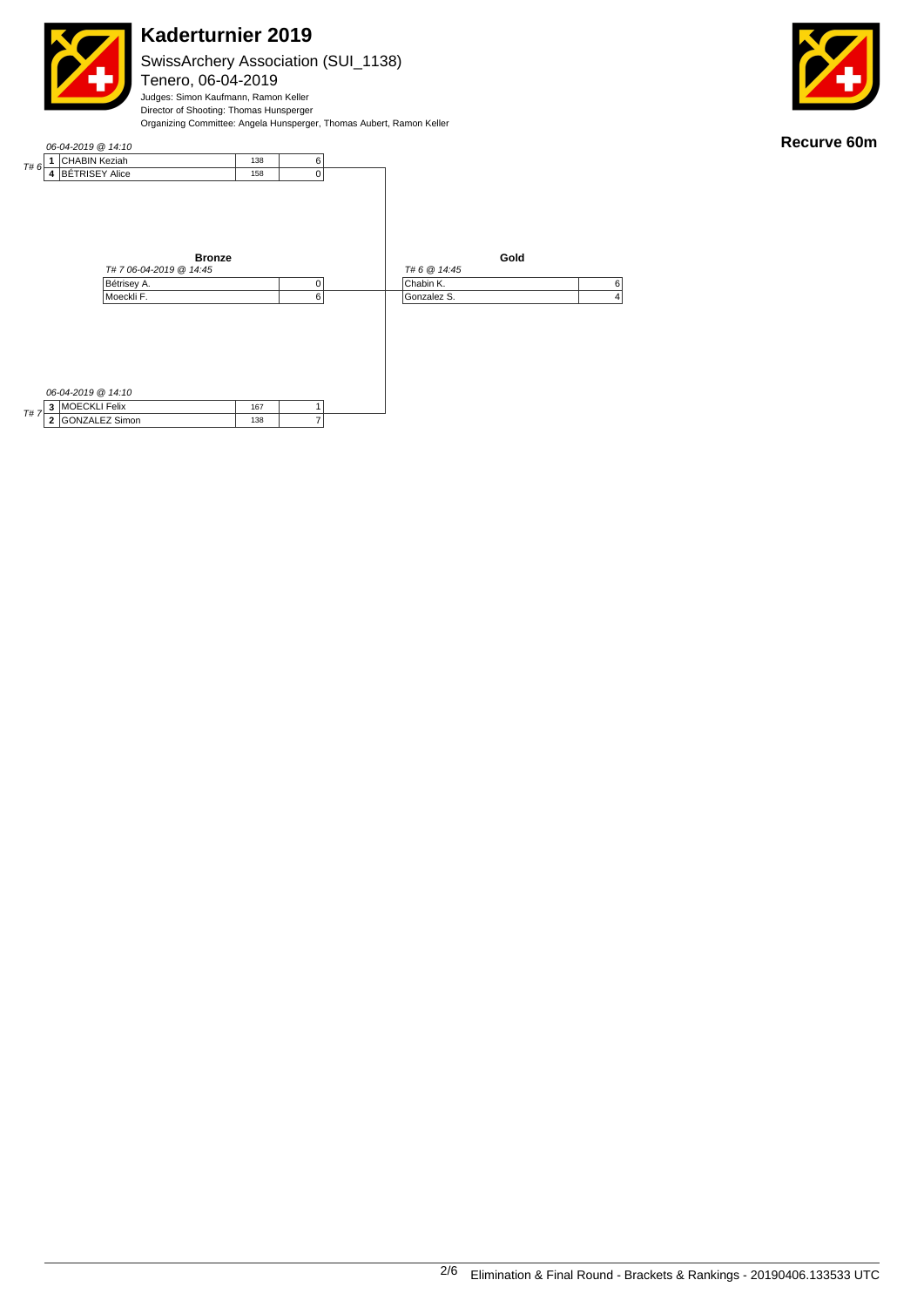

SwissArchery Association (SUI\_1138) Tenero, 06-04-2019 Judges: Simon Kaufmann, Ramon Keller Director of Shooting: Thomas Hunsperger



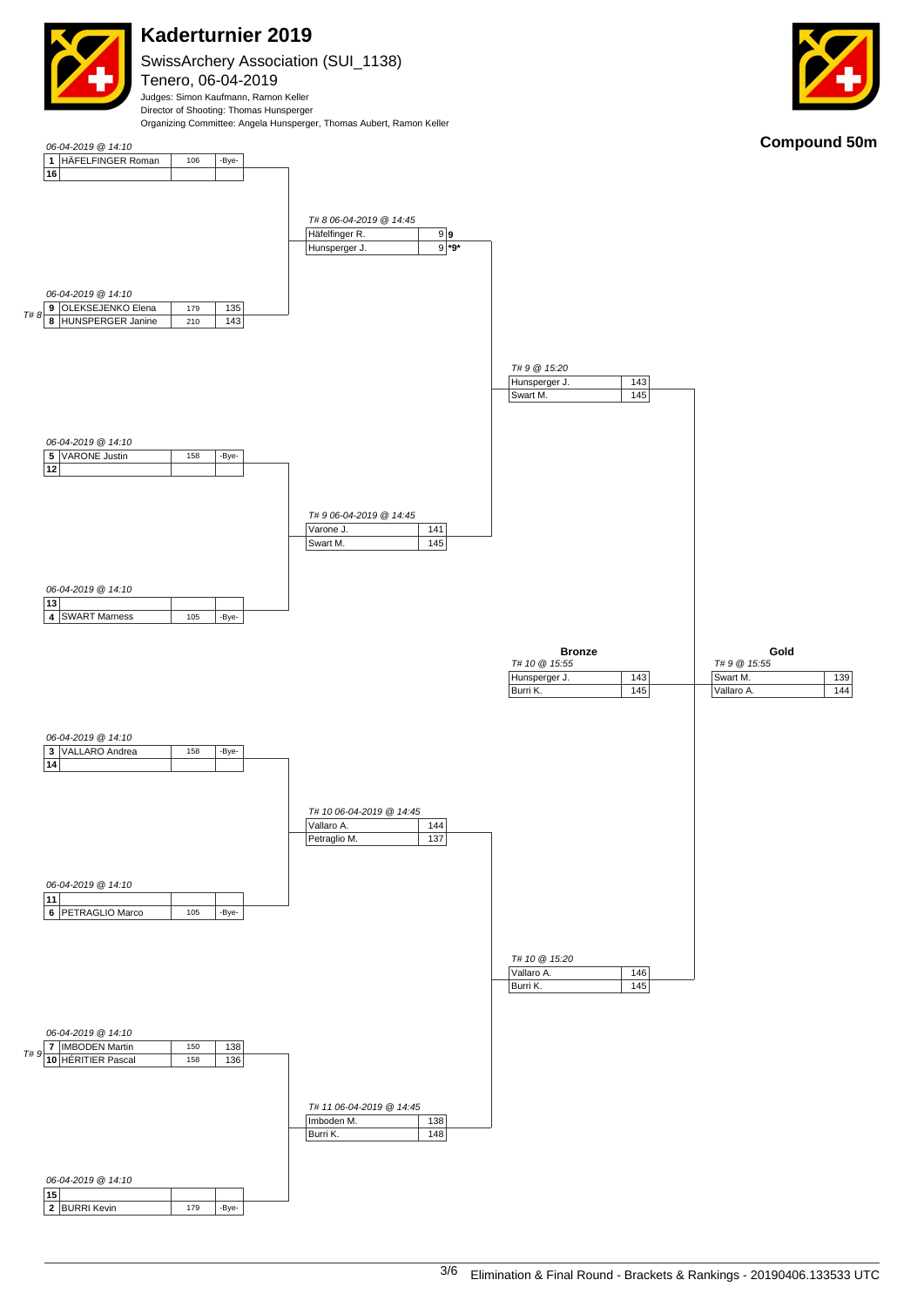

 $\Gamma$ 

# **Kaderturnier 2019**

SwissArchery Association (SUI\_1138) Tenero, 06-04-2019 Judges: Simon Kaufmann, Ramon Keller Director of Shooting: Thomas Hunsperger Organizing Committee: Angela Hunsperger, Thomas Aubert, Ramon Keller



| Recurve 70m |                         |     |                         |            |         |       |     |                |  |  |
|-------------|-------------------------|-----|-------------------------|------------|---------|-------|-----|----------------|--|--|
| Pos.        | <b>Athlete</b>          |     | Country                 | Qual.      | 1/8     | 1/4   | 1/2 | Gold           |  |  |
|             | <b>FABER Florian</b>    | 105 | Juventas BS Basel (BS)  | $663 - 01$ | $-Bye-$ |       |     | 6              |  |  |
| 2           | <b>RUFER Thomas</b>     | 108 | BV Bern (BE)            | $651 - 02$ | $-Bye-$ |       | 6   | $\overline{2}$ |  |  |
| 3           | <b>CHOFFAT Valentin</b> | 149 | T.A.Neuchâtel (NE)      | $626 - 04$ | $-Bye-$ |       |     | 6              |  |  |
| 4           | <b>COOKE</b> Innes      | 138 | C.A.Lausanne (VD)       | $596 - 06$ | $-Bye-$ |       | 0   | $\overline{2}$ |  |  |
| 5           | <b>FABER Dominik</b>    | 105 | Juventas BS Basel (BS)  | $627 - 03$ | $-Bye-$ | (0)   |     |                |  |  |
| 6           | <b>IDEINEKO Iliana</b>  | 167 | C.A.Vevey-La Tour (VD)  | $614 - 05$ | $-Bye-$ | (0)   |     |                |  |  |
| 6           | <b>FUSEK Olga</b>       | 105 | Juventas BS Basel (BS)  | $595 - 07$ |         | (0)   |     |                |  |  |
| 8           | <b>PICHONNAZ Maxine</b> | 158 | Archers de la Tour (VS) | $524 - 09$ | 6       | (0) 0 |     |                |  |  |
| 9           | <b>GRANGER Leeloo</b>   | 167 | C.A.Vevey-La Tour (VD)  | $504 - 10$ | 2       |       |     |                |  |  |
| 9           | <b>SCHORI André</b>     | 105 | Juventas BS Basel (BS)  | $549 - 08$ | 4       |       |     |                |  |  |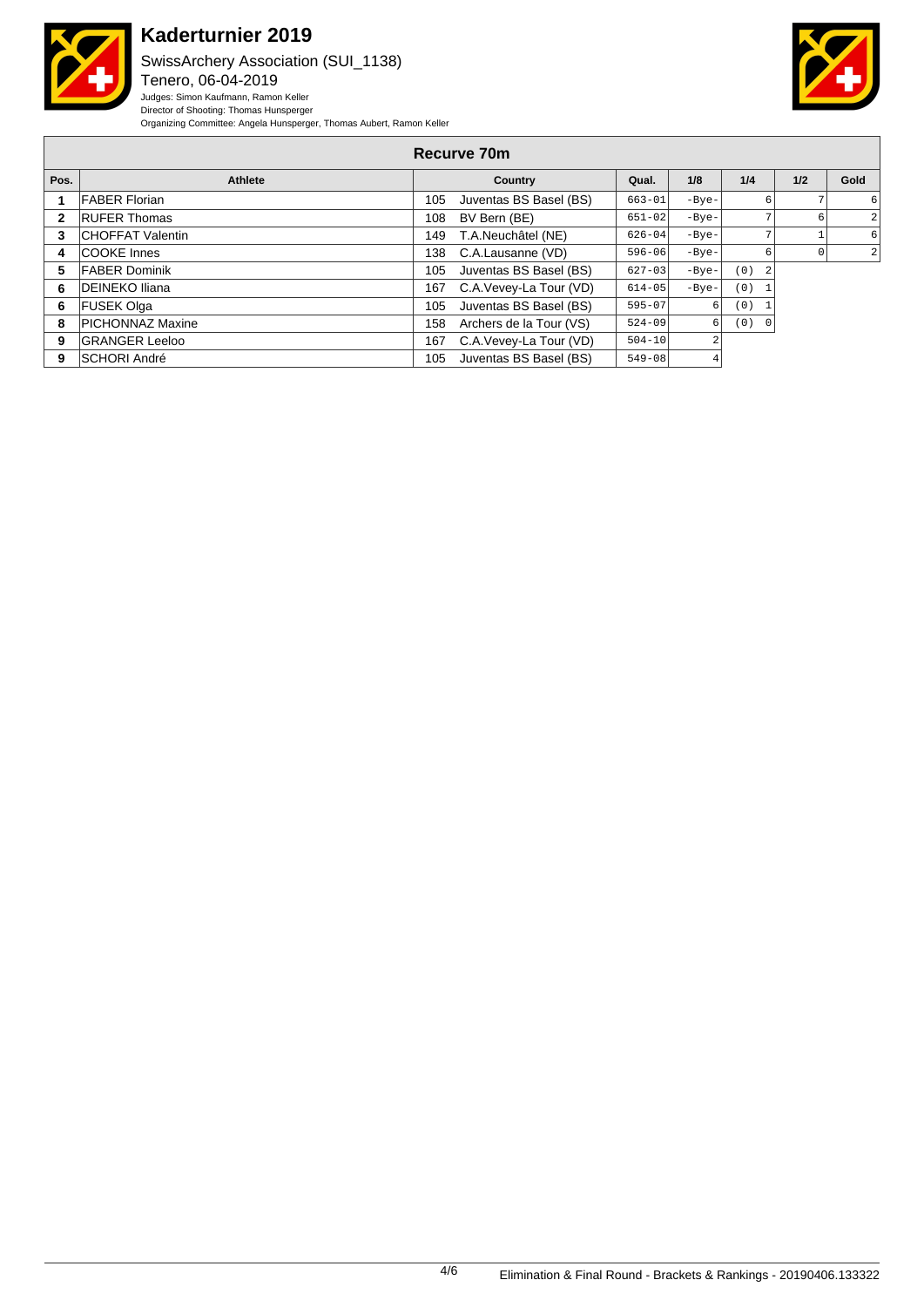

SwissArchery Association (SUI\_1138) Tenero, 06-04-2019 Judges: Simon Kaufmann, Ramon Keller Director of Shooting: Thomas Hunsperger Organizing Committee: Angela Hunsperger, Thomas Aubert, Ramon Keller



#### **Recurve 60m**

| Pos. | Athlete               | Country |                         | Qual.      | 1/2 | Gold |
|------|-----------------------|---------|-------------------------|------------|-----|------|
|      | <b>CHABIN Keziah</b>  | 138     | C.A.Lausanne (VD)       | $639 - 01$ |     |      |
|      | <b>GONZALEZ Simon</b> | 138     | C.A.Lausanne (VD)       | $601 - 02$ |     |      |
|      | <b>IMOECKLI Felix</b> | 167     | C.A.Vevey-La Tour (VD)  | $544 - 03$ |     |      |
|      | <b>BETRISEY Alice</b> | 158     | Archers de la Tour (VS) | $530 - 04$ |     |      |